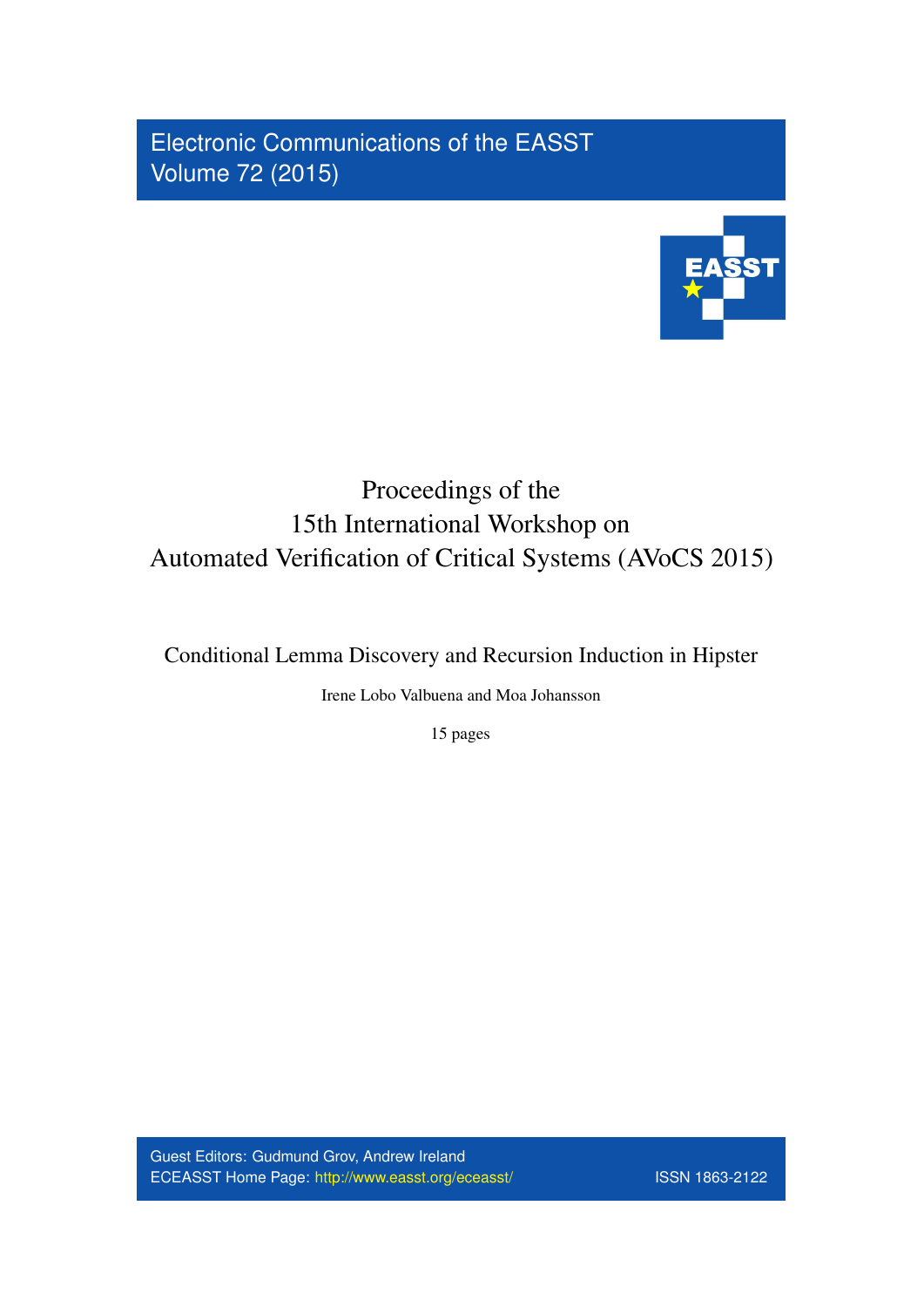

# Conditional Lemma Discovery and Recursion Induction in Hipster

#### Irene Lobo Valbuena and Moa Johansson

[lobo@chalmers.se,](mailto:lobo@chalmers.se) [moa.johansson@chalmers.se](mailto:moa.johansson@chalmers.se) Department of Computer Science and Engineering Chalmers University of Technology, Gothenburg, Sweden.

Abstract: Hipster is a theory exploration tool for the proof assistant Isabelle/HOL. It automatically discovers lemmas about given recursive functions and datatypes and proves them by induction. Previously, only equational properties could be discovered. Conditional lemmas, for example required when reasoning about sorting, has been beyond the scope of theory exploration. In this paper we describe an extension to Hipster to also support discovery and proof of conditional lemmas.

We also present a new automated tactic, which uses *recursion induction*. Recursion induction follows the recursive structure of a function definition through its termination order, as opposed to structural induction, which follows that of the datatype. We find that the addition of recursion induction increases the number of proofs completed automatically, both for conditional and equational statements.

Keywords: theory exploration, automated induction, interactive theorem proving

# 1 Introduction

Theory exploration is a technique for automatically discovering new interesting lemmas in a formal mathematical theory development. These lemmas are intended to help constructing a richer background theory about the concepts at hand (e.g. functions and datatypes) which can be useful both to enhance the power of automation as well as being of use in interactive proofs [\[MBA07,](#page-15-0) [JDB11,](#page-15-1) [MMDB12\]](#page-15-2). Theory exploration has proved particularly useful for automation of inductive proofs [\[CJRS13\]](#page-14-0). This work builds on Hipster [\[JRSC14\]](#page-15-3), an interactive theory exploration system for the proof assistant Isabelle/HOL [\[NPW02\]](#page-15-4). It can be used in two modes, either *exploratory mode* to generate a set of basic lemmas about given datatypes and functions, or in *proof mode*, where it assists the user by searching for missing lemmas needed to prove the current subgoal. To generate conjectures, Hipster uses as a backend the HipSpec system, a theory explorer for Haskell programs [\[CJRS13\]](#page-14-0). Proofs are then performed by specialised tactics in Isabelle/HOL. Hipster has been shown capable of discovering and proving standard lemmas about recursive functions, thus speeding up theory development in Isabelle. However, lemma discovery by theory exploration has previously been restricted to equational properties. In this paper we take the first steps towards lifting this restriction and exploring also conditional conjectures. Conditional lemmas are necessary if we for example want to prove properties about sorting algorithms. As an example, consider the proof of correctness for insertion sort:

theorem isortSorts: "sorted (isort xs)"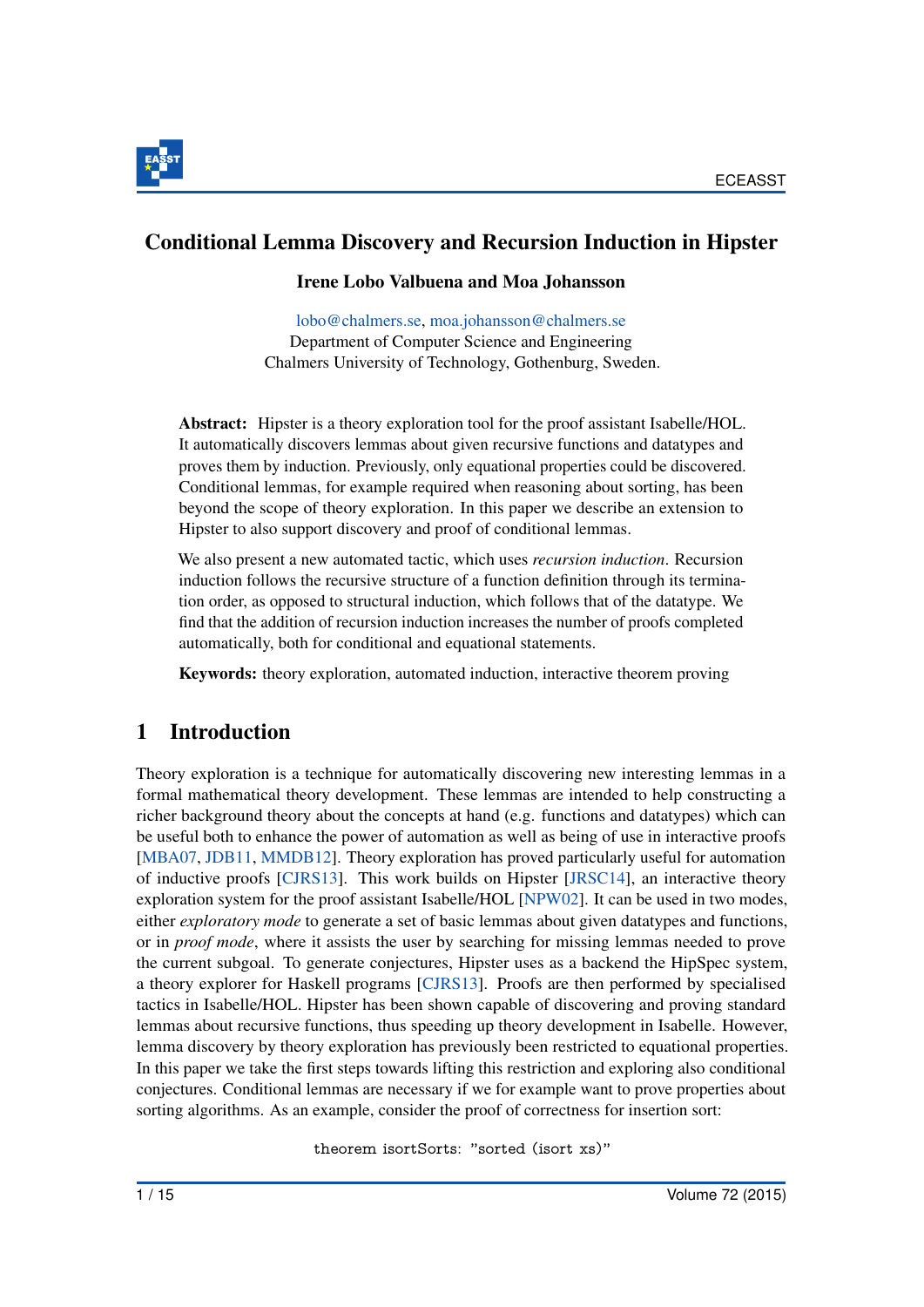

To prove this theorem by induction will in the step-case require a lemma telling us that if a list is sorted, it remains so after an additional element is inserted:

lemma "sorted  $xs \implies$  sorted (insert x xs)"

Discovering this kind of conditional lemmas introduces a big challenge for theory exploration. First of all, the search space greatly increases: what statements should be picked as potentially interesting side-conditions to explore? Secondly, as our theory exploration system relies on generation of random test-cases, we also need to ensure that we perform tests where the condition evaluates to true, otherwise the system might miss some conditional equations (Example 2, p. [4\)](#page-4-0).

As Hipster is designed as an interactive system, we avoid the first problem by asking the user to specify under which condition theory exploration should occur. In the example above, this would require the user to tell Hipster that the predicate sorted is an interesting pre-condition, in addition to which function symbols should be explored in the bodies of lemmas. The rest of the process is however automatic. We describe it in more detail in §[3](#page-4-1)

The second contribution of this paper is a new automated tactic for *recursion induction* (see e.g. §3.5.4 of [\[NPW02\]](#page-15-4)). Previously, Hipster only supported structural induction over the datatypes, but has now been extended with a new tactic that uses recursion induction, following the termination order of function definitions instead of the datatype. This has shown to be useful for many proofs that previously failed, but can also provide shorter proofs in some cases. The new recursion induction tactic is described in  $\S$ [3.2.](#page-5-0) It is used by Hipster during automated theory exploration, but can equally well be applied as a powerful regular tactic by a human user working in Isabelle.

# 2 Hipster

This section provides a description of how Hipster works and how its subsystem QuickSpec generates conjectures.

### 2.1 Theory Exploration in Hipster

Figure [1](#page-3-0) gives an overview of the Hipster system. Starting from an Isabelle theory file that defines a set of datatypes and functions, the user calls Hipster on a list of functions about which she is interested in finding lemmas. The workings of Hipster can be divided up into three stages:

- 1) Generation of Haskell code.
- 2) Theory exploration in Haskell.
- 3) Proof in Isabelle.

Hipster uses Isabelle's code generator [\[HN10\]](#page-14-1), to translate the theory to a Haskell program. Hipster then employs the theory exploration system HipSpec as a backend for generating conjectures. While HipSpec can be used also as a fully fledged theorem prover, Hipster only uses its conjecture generation subsystem QuickSpec [\[CSH10\]](#page-14-2), and performs proofs inside Isabelle. Isabelle is an LCF-style prover, which means that it is based on a small core of trusted axioms, upon which subsequent proofs must be built. Therefore, any proofs found outside Isabelle, e.g. by HipSpec, would have to be reconstructed inside Isabelle anyway. Hence it is easier for Hipster to simply use Isabelle for proofs in the first place.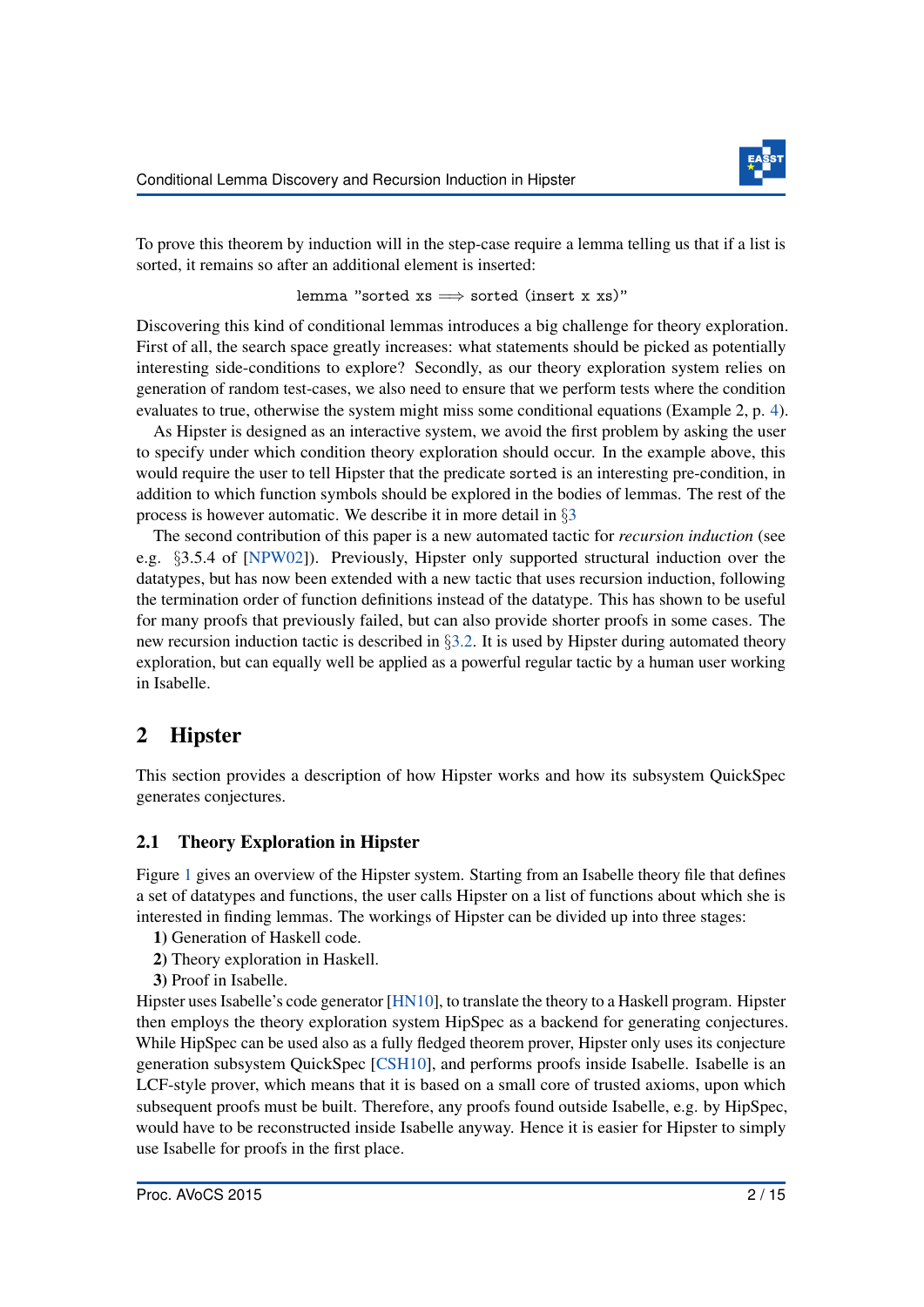<span id="page-3-0"></span>



Figure 1: Overview of Hipster

Not all conjectures returned from QuickSpec are interesting. Hipster is parametrised by two tactics, which can be set by the user: one for *routine reasoning* and one for *difficult reasoning*. Conjectures solved by routine reasoning are deemed trivial and discarded, while those requiring more difficult reasoning are displayed to the user and included in the Isabelle theory so they can be used in subsequent proofs if necessary. In the context of this paper, routine reasoning is first-order equational reasoning and simplification, whilst difficult reasoning involves some kind of induction. If a conjecture is not immediately provable, Hipster will place it at the end of the list of open conjectures and will try it again if it has found some additional lemmas. Occasionally, Hipster might discover some conjecture which it does not manage to prove automatically, because not even its tactic for difficult reasoning is strong enough. Such an open conjecture would also be displayed to the user, who can then choose to perform an interactive proof in Isabelle, perhaps employing other tactics or lemmas than those currently available to Hipster.

# 2.2 Conjecture Generation in QuickSpec

QuickSpec takes as input a set of functions and variables (by default three per type), and generates all type-correct terms up to a given limit (by default depth three). The number of variables and term-depth limit can be adjusted by the user. QuickSpec then proceeds to divide the generated terms into equivalence classes, so that each equivalence class eventually represents a set of equations. Initially, all terms of the same type are in the same equivalence class. QuickSpec then uses QuickCheck [\[CH00\]](#page-14-3), to generate random ground values for the variables in the terms, and evaluates the result. If two terms in an equivalence class turn out to evaluate differently, the equivalence class is split accordingly. The process is then repeated until the equivalence classes stabilise (after several hundred different random tests), which means that we usually have quite a high confidence in that the conjectures produced are probably true, even though they are not yet proved.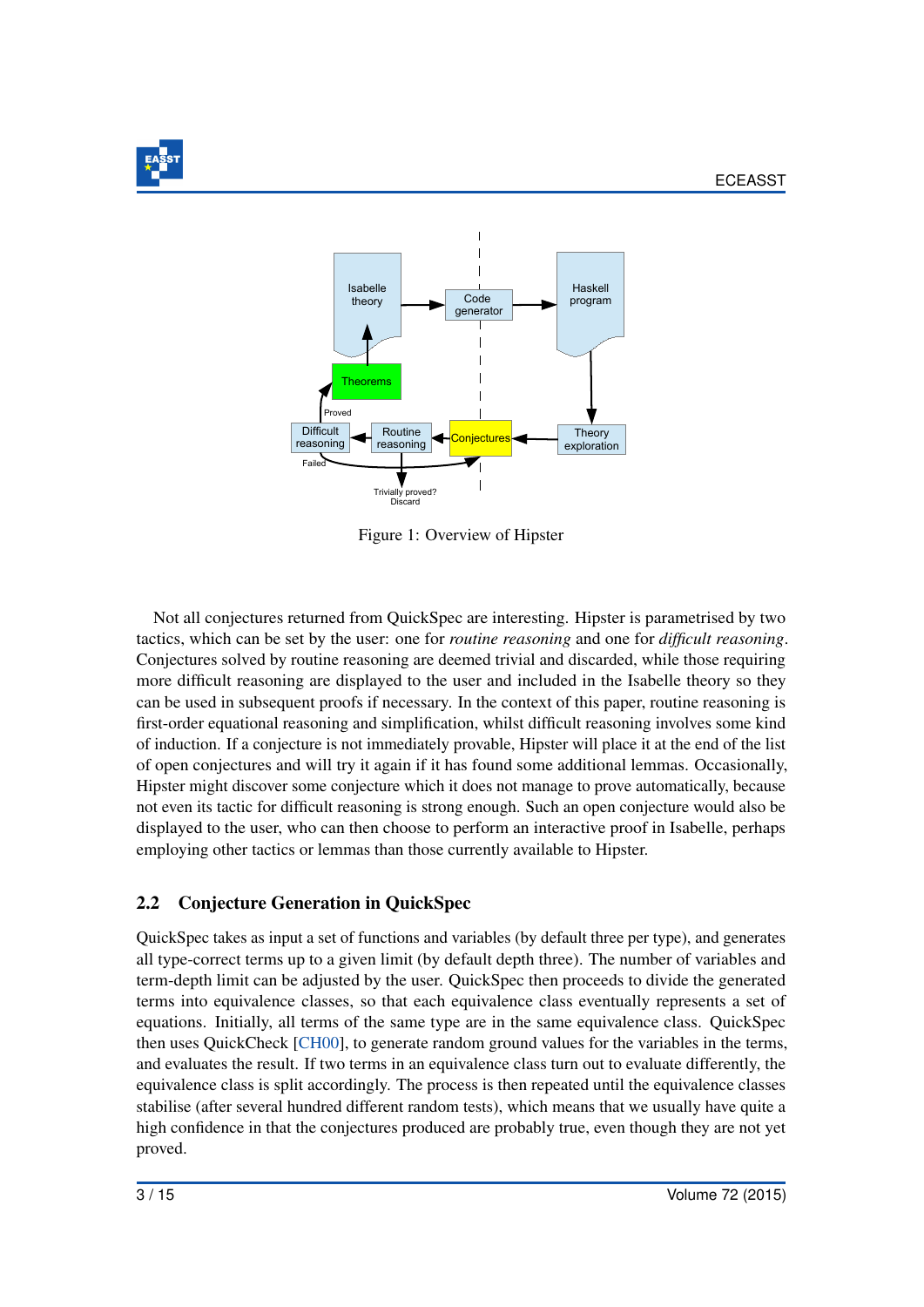

Example 1. As a small example, consider a theory exploration attempt where we have asked Hipster for lemmas about a function isort implementing insertion sort. Among the terms generated by QuickSpec are those in the table below. Initially, all terms are placed in the same equivalence class. Suppose QuickSpec generates the random value  $xs \rightarrow [3,1]$ .

| Term             | Ground Instance       | Value |
|------------------|-----------------------|-------|
| isort xs         | isort [3,1]           | [1,3] |
| isort (isort xs) | isort $(isort [3,1])$ | [1,3] |
| XS               | [3,1]                 | [3,1] |

As not all terms evaluate to the same value, they should no longer be in the same equivalence class. We thus split the terms into two new equivalence classes: terms 1 and 2 evaluate to the same value and remain together, while term 3 is separated. After this, no subsequent tests further split these equivalence classes, and we can read off the equation: isort(isort  $xs$ ) = isort xs.

# <span id="page-4-1"></span>3 Conditional Lemmas and Recursion Induction

We now demonstrate how to employ Hipster interactively for theory exploration of conditional lemmas in the development of a theory.We first explain how conditional conjectures are generated in QuickSpec. We then explain our new automated induction tactic for recursion induction, and finally show how Hipster combines these in a case study proving the correctness of insertion sort.

# <span id="page-4-2"></span>3.1 Generating Conditional Conjectures

The support in QuickSpec for generating conditional conjectures (implications) is still rather basic. In this case, QuickSpec will in addition to the other input require the user to specify a predicate to use as the premise of an implication. Term generation proceeds as described above, but testing takes the given predicate into account. Here, we are only interested in tests with values that make the premise true, otherwise we may split the equivalence classes when they should not be split. QuickCheck uses special functions called *generators* to produce random values of a given type. If using QuickSpec directly in Haskell, the user can program special purpose generators that could be made to only produce values satisfying a given predicate. In Hipster, however, these generator functions are simpler as they have to be automatically derived together with the Haskell code. Tests not satisfying the premise are simply discarded during conditional exploration, which means that we typically must generate more tests than for equational conjectures. Also, the risk of some non-theorem slipping through is slightly higher, but as Hipster then attempts to prove all conjectures, such a statement would be caught in the proving phase. Automatically generating customised generator functions is further work.

<span id="page-4-0"></span>Example 2. In Example 1, we showed how QuickSpec generated equational conjectures about the insertion sort function isort. We are furthermore interested in the case with the condition that the predicate sorted holds (for one variable). In this case, QuickSpec first performs one pass looking for plain equations, as in Example 1, then a second where it considers the condition sorted xs. In this second phase, QuickSpec performs a new exploration, this time requiring the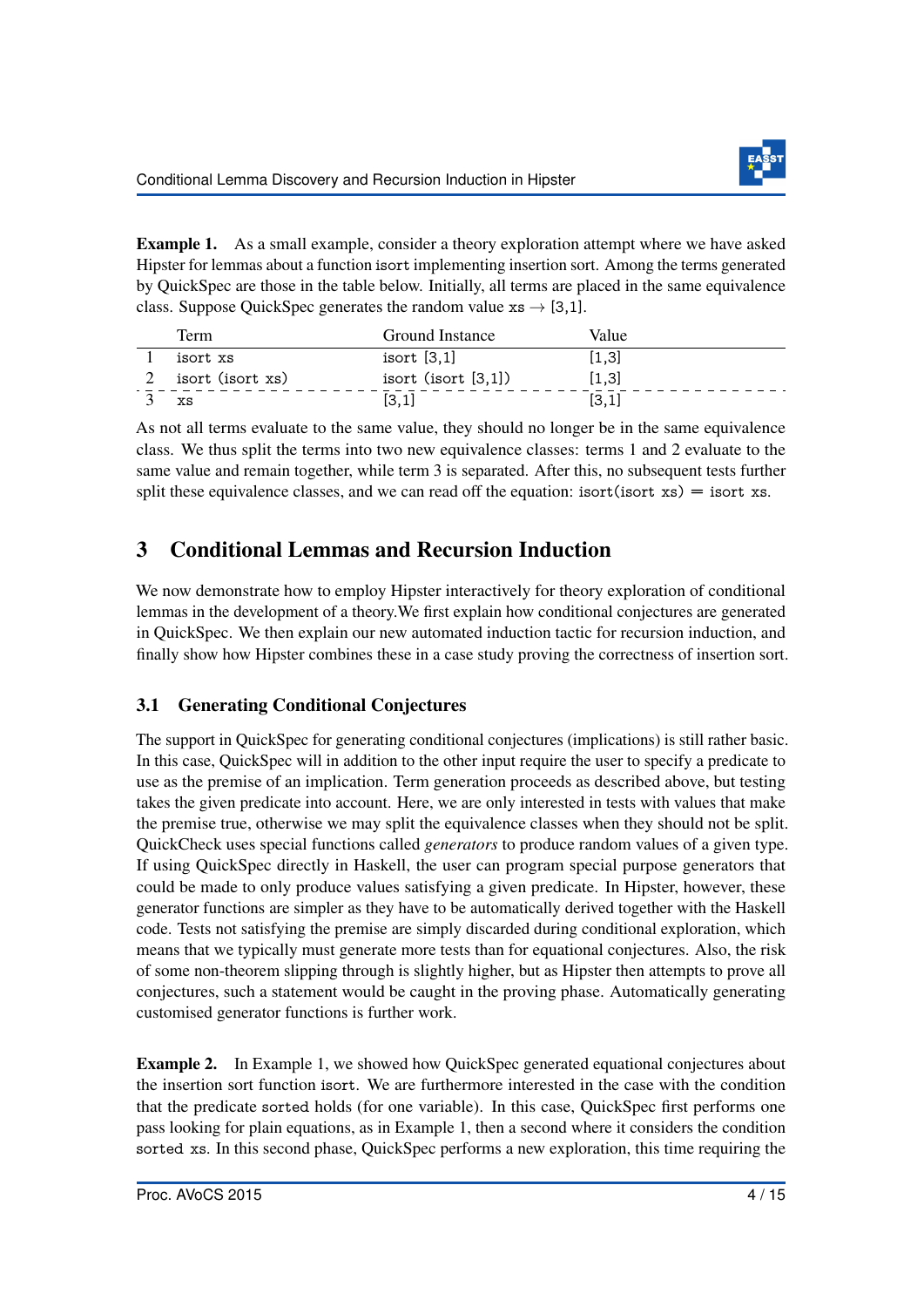

predicate sorted xs to hold for all test values. Suppose we test with the sorted list:  $xs \rightarrow [1,2]$ (other non-sorted values for xs would be discarded).

| Term             | Ground Instance       | Value |
|------------------|-----------------------|-------|
| isort xs         | isort([1,2])          | [1,2] |
| isort (isort xs) | isort $(isort [1,2])$ | [1,2] |
| XS               | [1,2]                 | [1,2] |

This time, all terms evaluate to the same value on all tests where the list is sorted, so all three terms remain in the same equivalence class. QuickSpec realises that there is no point producing the conjecture sorted  $xs \implies$  isort (isort  $xs$ ) = xs, as this is subsumed by the non-conditional equation discovered in the first phase. It will however produce the additional conjecture sorted xs  $\implies$  isort xs = xs, which clearly only holds if the list is already sorted.

#### <span id="page-5-0"></span>3.2 Automating Recursion Induction

A recursion induction scheme is derived from a function's recursive definition. Unlike structural induction, the recursion induction scheme corresponds to the originating definition, and hence, the cases considered in its simplification rules.

When defining a recursive function over an inductive datatype one might traverse arguments following a different pattern to the strictly structural one (the one arising from a datatype's definition). This pattern could be more specific, or even less so, than following the datatype.

For instance, take the functions on lists sorted and last:

```
fun sorted :: "Nat List \Rightarrow Bool" where
  "sorted \mathcal{L} = \text{True}"
 "sorted ([x]) = True""sorted (x1 \# (x2 \# xs)) = (x1 \le x2 \& sorted (x2 \# xs))"
fun last :: "'a List \Rightarrow 'a" where
```
"last  $([x]) = x$ "

```
| "last (x \# xs) = last xs"
```
From these definitions' structures one can derive a new induction principle. Structural induction on lists considers the base-case  $\iint$  (the empty list) and step-case  $x \neq x$  is (a list with an element inserted at the front). In the case of sorted, cases are broken down into more detailed ones by including an additional base-case [x] (the singleton list) and restricting the step-case to lists with at least two elements  $x1 \neq x2 \neq xs$ . Meanwhile last is not defined for the case [] and hence partially defined, meaning the induction scheme it gives rise to is to be completed with such a case. This, in fact, results in the same recursion induction scheme derived from sorted:

```
SORTEDIND
P ([]) ∀x P ([x]) ∀x, y, xs (P (x # xs) =⇒ P (y # (x # xs)))
                         ∀x P (x)
LASTIND
∀x P([x]) ∀x, y, xs (P(x# xs) ⇒ P(y#(x# xs))) P([x])∀x P (x)
```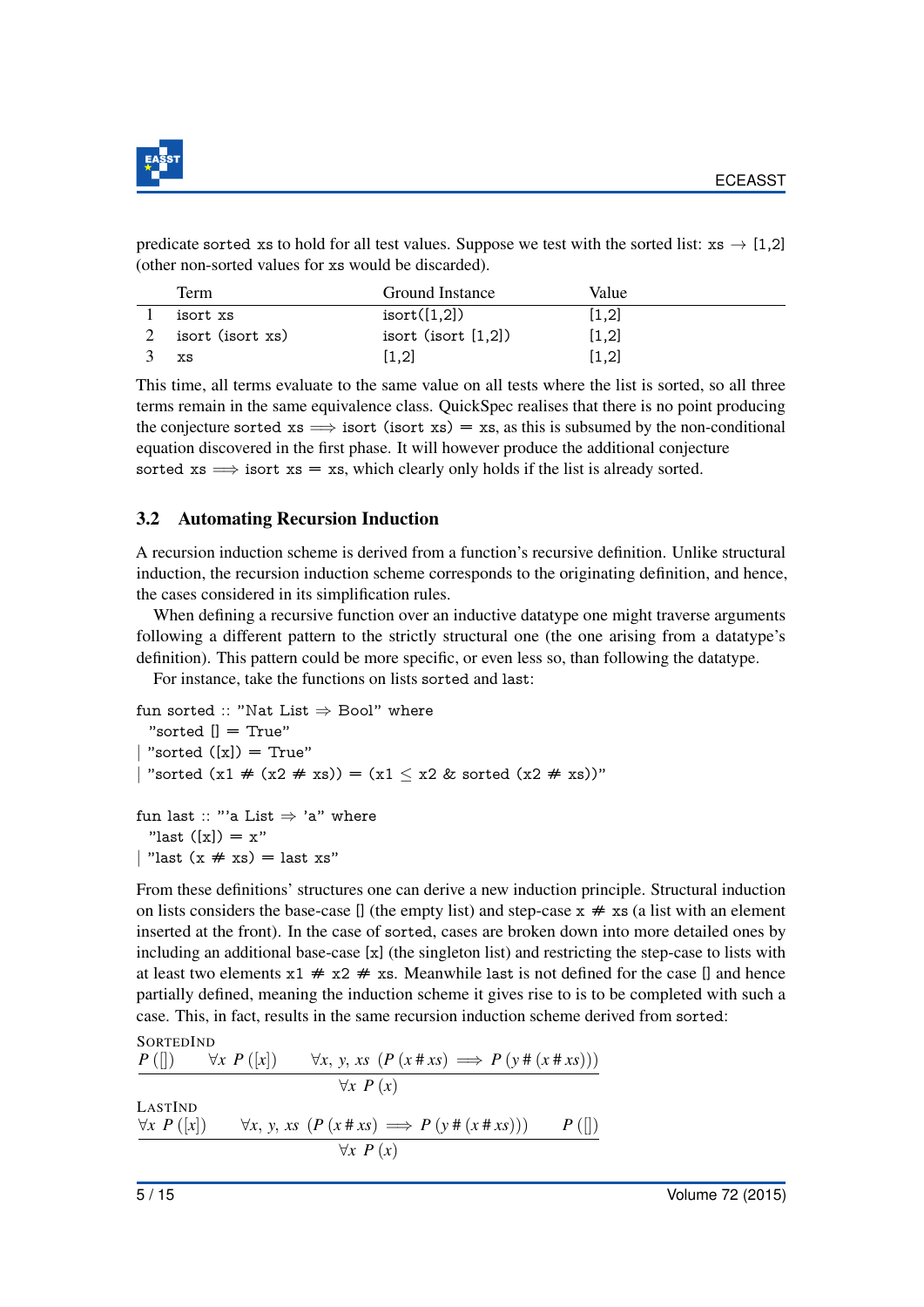

Induction determined by these schemata is called *recursion induction* or *computation induction*. They can isolate sub-units not represented in a datatype's structure as being atomic, such as lists with at least two elements in the scheme for sorted. Recursion induction hence provides an immediate and more specific structure for reasoning about other recursion patterns where a simple structural induction might fail to set appropriate base and step-cases for the induction to succeed.

Within Isabelle/HOL these schemata are automatically derived and proved as theorems from recursive functions' termination order, and hence guaranteed to be sound  $[KST^+11]$  $[KST^+11]$ .

Example 3: Recursion Induction in a Proof. To exemplify the potential difference between recursion and structural induction, let us take the already introduced conditional lemma sorted  $xs \implies$  sorted (insert x xs). Applying structural induction on the list xs would produce the subgoals:

1. sorted  $[] \implies$  sorted (insert x  $[]$ ) 2.  $\land$  y ys. (sorted ys  $\implies$  sorted (insert x ys))  $\implies$  sorted (y # ys)  $\implies$ sorted (insert x  $(y \# ys)$ )

Whilst sorted's recursion induction scheme would yield:

- 1. sorted  $[] \implies$  sorted (insert x  $[]$ )
- 2.  $\land$  y. sorted [y]  $\implies$  sorted (insert x [y])
- 3.  $\land$  y1 y2 ys. (sorted (y2 # ys)  $\implies$  sorted (insert x (y2 # ys)))  $\implies$ 
	- sorted  $(y1 \# y2 \# ys) \Longrightarrow$  sorted (insert x  $(y1 \# y2 \# ys)$ )

The latter set of subgoals leads to an immediate proof of the main lemma thanks to its steps mirroring the actual predicate definition, hence having a correspondence with its simplification rules. In contrast, the former, even though it intuitively looks immediate to prove, is not sufficiently generalised nor does it specify any intermediate result on inserting an element on a concrete non-empty list (in our case, the singleton list) which would enable to prove the second subgoal for any arbitrary list. Structural induction is in some way a weaker scheme and additional case-splits or lemmas would be required to close the proof employing it in our example.

#### A New Induction Tactic for Hipster

We have implemented a new automated tactic, called hipster induct schemes, for induction in Isabelle. This tactic searches not only for proofs by structural induction, but may also employ recursion induction when appropriate. It is designed for Hipster to use as its "difficult reasoning" component, but human users may of course also employ this tactic in interactive proofs.

The tactic first tries structural induction using the induction scheme associated with the datatype(s) of variables in the problem. If this fails, the tactic then tries recursion induction, using the induction schemes associated with the functions occurring in the problem. When instantiating recursion induction schemes with variables of the problem, more complete instantiations are considered first. This leaves less specific partial instantiations to be tried later. For each attempted induction, the tactic will apply Isabelle's simplifier followed by (if necessary) first-order reasoning using Isabelle's built in first-order prover Metis. Figure [2](#page-7-0) shows an overview of the tactic.

The user can configure the tactic to specify how to select facts to be passed to the simplifier and to Metis. The default is the simplification rules from the relevant function definitions, the datatype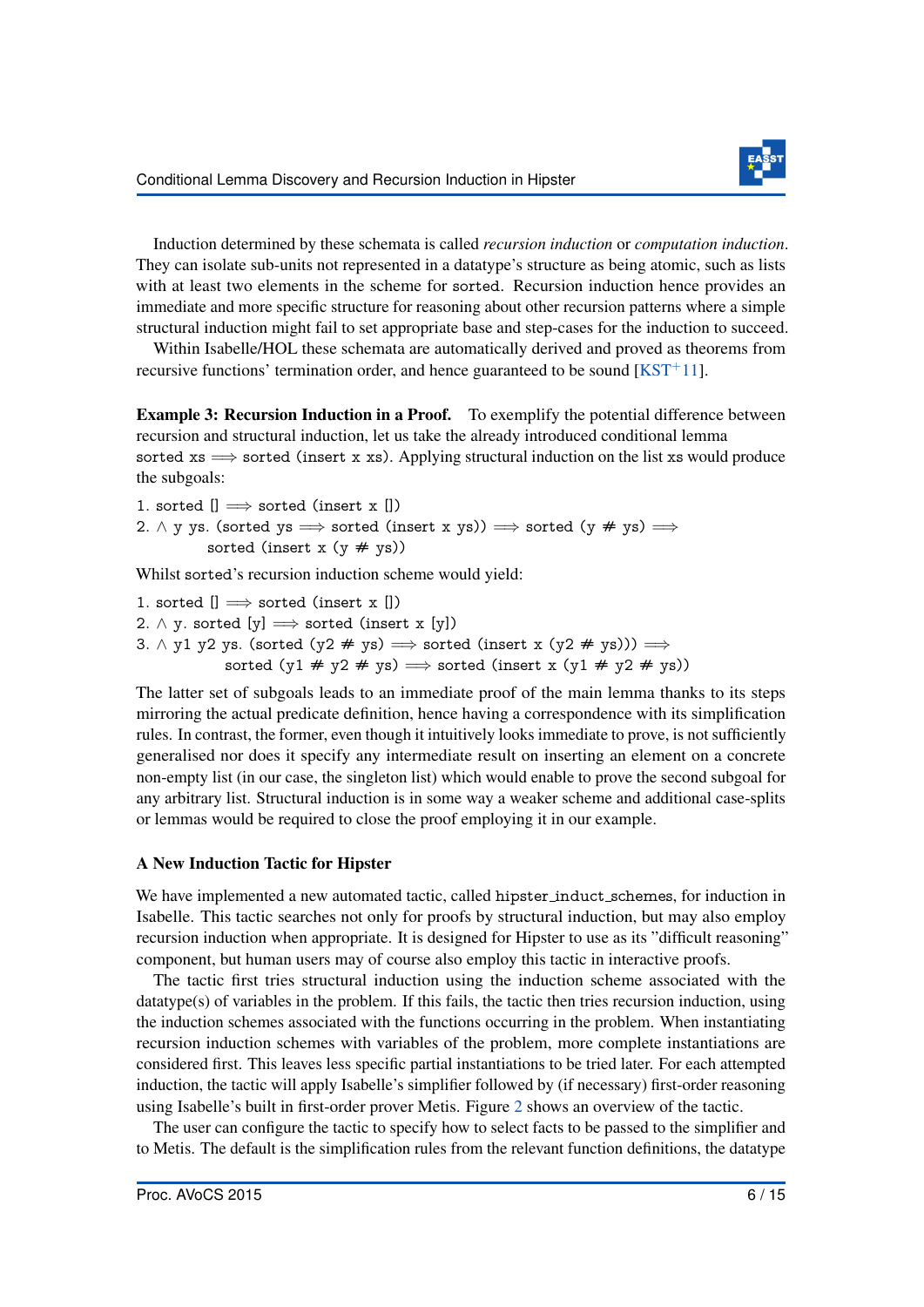

<span id="page-7-0"></span>TRY Structural induction schemes(s) THEN simplification  $+$  F.O. reasoning OTHERWISE TRY Recursion induction sceheme(s) THEN simplification  $+$  F.O. reasoning

Figure 2: Overview of Hipsters new tactic.

case distinction rules which are automatically derived by Isabelle, and the lemmas discovered by theory exploration so far. However, if we pass too many facts to Metis, it becomes slower. Therefore, the user can configure Hipster to include fewer of the discovered lemmas if needed. Hipster also impose a timeout on simplification and first-order reasoning, which can be set by the user. The default timeout is 1 second for each proof attempt. As further work, we plan to experiment with using Sledgehammer instead [\[PB10\]](#page-15-6), which calls powerful external first-order provers and reports back exactly which facts were needed in the proof. Metis can then reconstruct the proof quickly inside Isabelle's trusted kernel.

Example 4: Simultaneous Induction. A notable gain of the new tactic with recursion induction is that of having the capability of performing simultaneous induction, whereas previously only structural inductions on a single variable were performed by Hipster. Simultaneous induction schemata are those inducting over more than one variable at a time, whether those variables are of the same type or not. Such is the case for the list function zip's recursion induction scheme, which corresponds to parallel induction on two lists:

fun zip :: "'a list  $\Rightarrow$  'b list  $\Rightarrow$  ('a  $\times$  'b) list" where "zip  $[] y = []$ " | "zip  $(x \# xs)$   $[] = []$ " | "zip (x # xs) (y # ys) = (x, y) # (zip xs ys)" **ZIPIND**  $\forall$ *ys*  $P([\,, ys) \quad \forall x, xs \ P(x \# xs, []) \quad \forall x, y, xs, ys \ (P (xs, ys) \Longrightarrow P (x \# xs, y \# ys))$ ∀*xs*, *ys P* (*xs*, *ys*)

This scheme, along with some initial theory exploration, allows theorems like the following to be proven automatically:

zip (xs  $Q$  ys) zs = (zip xs (take (len xs) zs))  $Q$  (zip ys (drop (len xs) zs))

Or even the alternative related conditional lemma to be proven without prior exploration:

len xs = len ys  $\Rightarrow$  (zip xs ys) @ (zip zs ws) = zip (xs @ zs) (ys @ ws)

Neither of these lemmas were provable before, even having done exploration for all the occurring functions in them. Hipster's prior structural induction approach could not capture in a scheme the relation between two variables. In these two cases, zip traverses its arguments taking steps on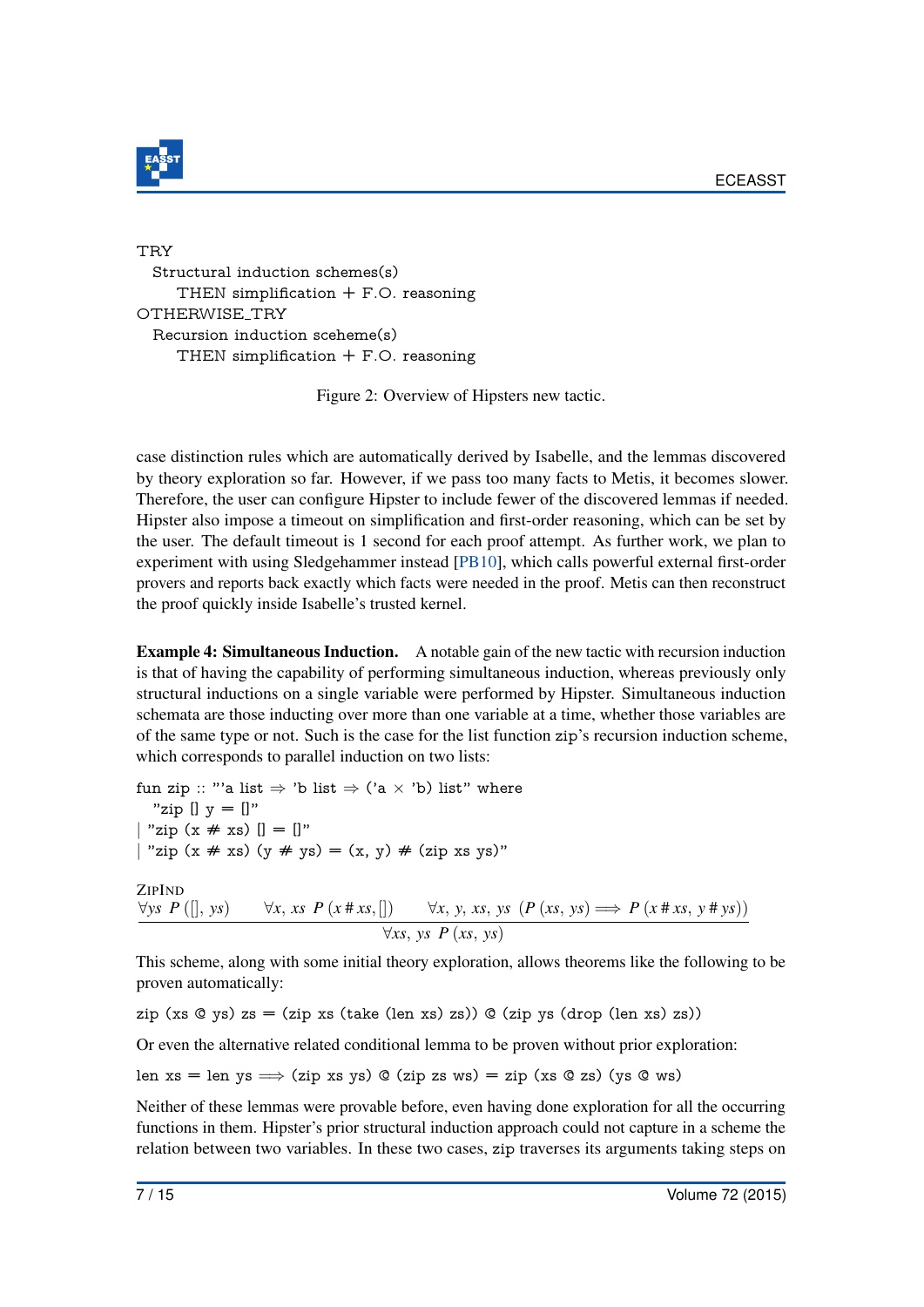

both at the same time, a pattern we can only capture with some form of simultaneous induction. Instead of synthesising a series of possible simultaneous structural induction schemata, recursion induction gives us an immediate choice which is also closer to the problem at hand.

### 3.3 Interactive Case Study: Insertion Sort

We here showcase Hipster's handling of conditional lemmas via the proof of correctness for the theorem sorted (isort ts). For it, we assume the less-or-equal operator  $\leq$  for naturals (and no prior, additional lemmas), and the function definitions:

```
fun sorted :: "Nat List \Rightarrow Bool" where
 "sorted [] = True"| "sorted ([x]) = True"
| "sorted (x1 \# (x2 \# xs)) = (x1 \le x2 \& sorted (x2 \# xs))"
fun insert :: "Nat \Rightarrow Nat List \Rightarrow Nat List" where
 "insert x \theta = \lceil x \rceil"
| "insert x1 (x2 # xs) = (if (x1 < x2) then x1 # (x2 # xs)
                                      else x2 \neq (insert x1 xs))"
fun isort :: "Nat List \Rightarrow Nat List" where
 "isort [] = []"
| "isort (x \# xs) = insert x (isort xs)"
```
Running exploration from the simpler components is the first step, considering both equational and conditional lemmas, since we have two predicates involved in the definiens of functions in the final theorem. The following command invokes conditional exploration for  $\leq$ :

hipster\_cond $\leq$ 

which, along with conditional exploration for its negation, results in 10 discovered and proven lemmas, 6 of which are conditionals (we present the vital lemmas towards the final proof) and all require recursion induction:

lemma lemma ac [thy\_expl]: " $x \le y \implies x \le (S \ y) = True$ " by (hipster induct schemes ≤.simps Nat.exhaust)

lemma lemma ad [thy\_expl]: " $y \le x \implies (S x) \le y = False$ " by (hipster induct schemes ≤.simps Nat.exhaust) (...) lemma lemma ai [thy\_expl]: " $(\neg (x \le y)) \implies x \le Z$  = False" by (hipster induct schemes ≤.simps Nat.exhaust)  $\left( \ldots \right)$ 

Hipster automatically generates this output. For each case, the lemma command makes the statement to be proven and is followed by a tactic application via the by command, here using Hipster's recursion induction tactic hipster induct schemes, which employs recursion induction where necessary. To enable the completion of the proof, exploration provides it with the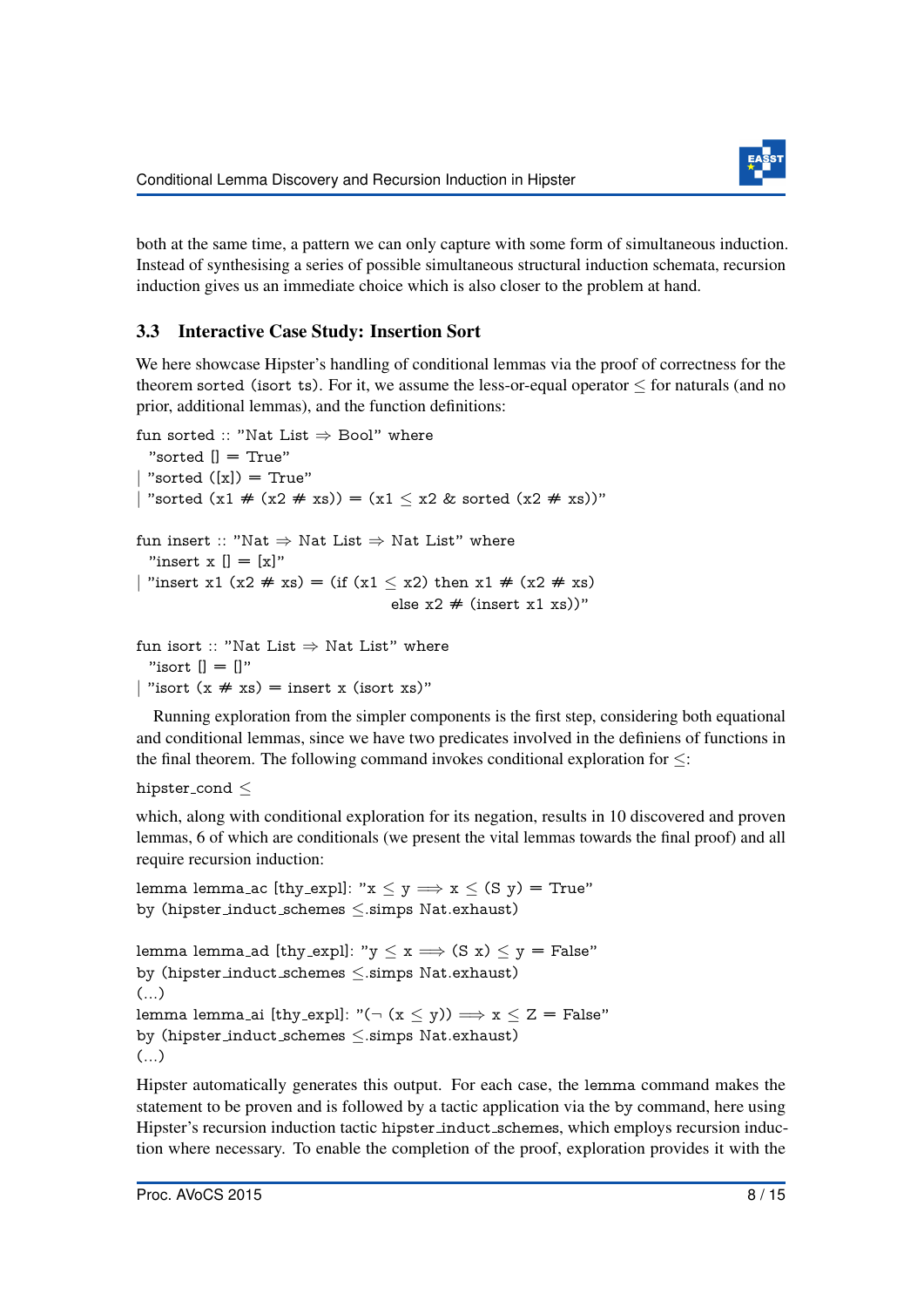

automatically generated Isabelle rules for simplification of function definitions, such as ≤.simps, and datatype case distinction rules, such as Nat.exhaust.

With a new exploration considering the functions about sorting itself and (potentially) taking sorted as a side-condition for which to discover lemmas, Hipster discovers and proves both the conditional auxiliary lemma required and the goal theorem. Note that the exploration command takes as its first argument the predicate with which to construct side-conditions:

hispter cond sorted isort insert

(...) lemma isortInvariant [thy\_expl]: "sorted ys  $\implies$  sorted (insert x ys) = True" by (hipster induct schemes sorted.simps isort.simps insert.simps)  $\left( \ldots \right)$ theorem isortSorts [thy\_expl]: "sorted (isort  $x$ ) = True" by (hipster induct schemes sorted.simps isort.simps insert.simps)

During this last exploration, other interesting lemmas are discovered, all of which can be now proven automatically by using the sub-lemma about insert's invariant isortInvariant:

lemma isortFixes [thy\_expl]: "sorted  $x \implies$  isort  $x = x$ " by (hipster induct schemes sorted.simps isort.simps insert.simps)

```
lemma insertComm [thy_expl]: "insert x (insert y z) = insert y (insert x z)"
by (hipster induct schemes insert.simps)
```
Invoking the recursion induction tactic hipster induct schemes once proves all of the statements above, simplifying the interaction with the proof assistant. Particularly, the crucial lemma isortInvariant is proven applying sorted's associated recursion induction scheme, highlighting once again the need for support of conditional lemmas in automated inductive proving and the possibilities recursion induction brings towards proof automation.

# 4 Evaluation

In this section we present an evaluation of Hipster's automated tactics, an analysis which had not been performed for Hipster to the same extent priorly.

Keeping in mind evaluation of automated tools for interactive theorem proving necessarily has to consider some degree of interaction, two forms of evaluation have been carried out<sup>[1](#page-9-0)</sup>:

- case studies on algebraic data types and operations on them; in particular focusing on inductive theories for natural numbers and lists
- evaluation on problems from TIP (Tons of Inductive Problems) [\[CJRS15\]](#page-14-4), a set of benchmarks and challenge problems for inductive theorem provers.

From TIP, we evaluate Hipster over two sets of problems employed in previous works on inductive theorem proving: Johansson, Dixon and Bundy's work on case-analysis for rippling

<span id="page-9-0"></span><sup>&</sup>lt;sup>1</sup> Source code for Hipster, examples presented and benchmarks are available online: [https://github.com/moajohansson/](https://github.com/moajohansson/IsaHipster) [IsaHipster](https://github.com/moajohansson/IsaHipster)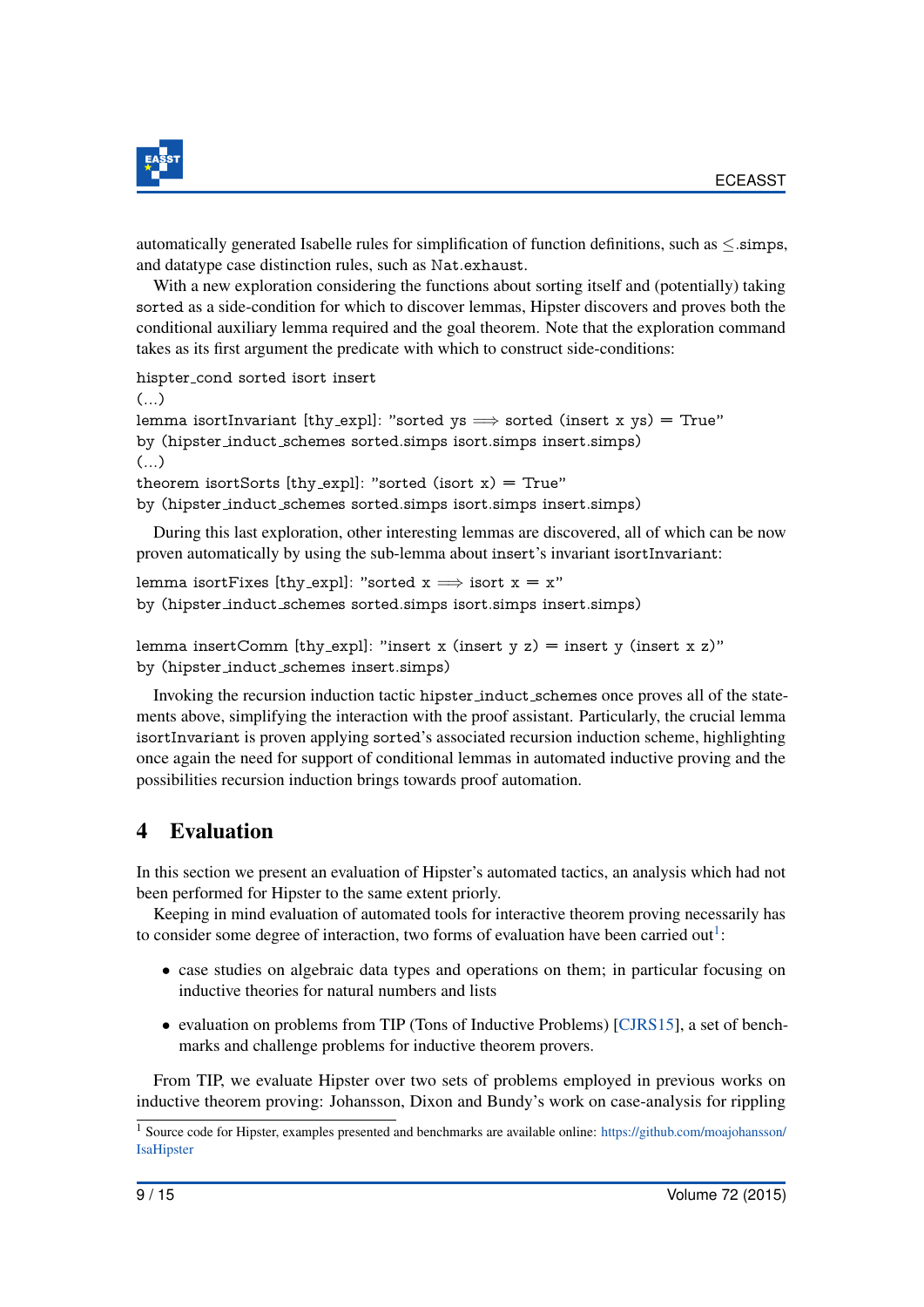

[\[JDB10\]](#page-15-7) (we denote it *case-analysis*<sup>[2](#page-10-0)</sup>), and prior work by Ireland and Bundy on employing proof failure to guide lemma discovery and patch inductive proofs [\[IB96\]](#page-15-8) (we denote it *prod-failure* [3](#page-10-1) ). We now present these results and compare them with other tools' reported results.

# 4.1 Method

To evaluate performance on TIP, each problem is analysed individually, in isolation from others, to assess how far Hipster can go from bare definitions. Theory explorations were only run whenever the problem was not provable by the induction tactic directly, i.e. when the problem was missing helping lemmas. Explorations were first performed on the individual functions appearing in the problem definition, jointly with their auxiliary functions. These were followed by explorations on groups of said functions if required, leaving conditional exploration as the last exploration to be run before defining the problem as non-provable by Hipster.

As already specified, conditional lemma discovery is limited to explore a single predicate at a time to define side-conditions. For the present evaluation this has sufficed.

Additionally, to test Hipster's capacity when working on strictly newly defined theories, no assumptions nor properties from theories in Isabelle/HOL were considered during proof search. As an example, natural numbers are not Isabelle/HOL's, but redefined. Hence, predefined notions of orderings and other properties do not play a part in proofs obscuring the results of Hipster's actual work. In this way, we only consider as the base starting point a set of definitional statements, aligning with the purpose of proving based on structure and construction of programs.

### 4.2 Results

The following set of tables summarises statistics on the two sets of the benchmarks, with respect to the number of problems solved. Columns *EQ* and *COND* do so for problems defined by an equational and a conditional theorem respectively.

|                            |            | Case-analysis | Prod-failure | <b>Total</b> |     |
|----------------------------|------------|---------------|--------------|--------------|-----|
|                            | EС<br>COND |               | ЕC           | COND         |     |
| Total number of benchmarks |            |               | 38           |              | 135 |
| Number of problems solved  |            |               | 35           |              | 131 |

Table 1: Total number of problems solved.

Automation Table [2](#page-11-0) shows the number of problems with automated solutions out of those which were solved. Full automation is understood as solving a problem only with discovered lemmas about the function symbols involved in the target theorem and Hipster's automated recursion induction. Partially automated problems are those for which additional related functions of a datatype's theory were provided to exploration for completion.

<span id="page-10-0"></span><sup>2</sup> Case-analysis problems: <https://github.com/tip-org/benchmarks/tree/master/benchmarks/isaplanner>

<span id="page-10-1"></span><sup>3</sup> Prod-failure problems: <https://github.com/tip-org/benchmarks/tree/master/benchmarks/prod>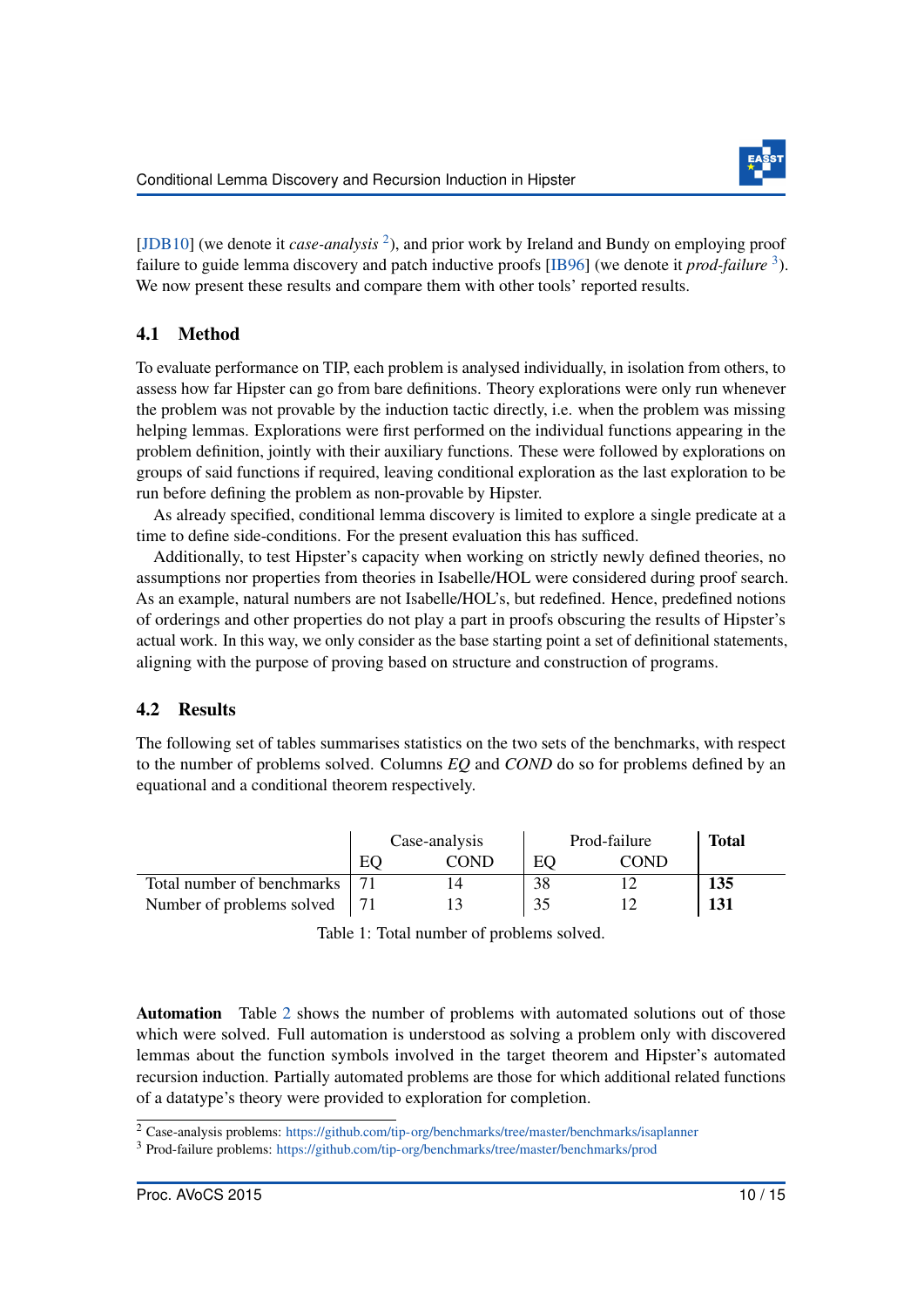

<span id="page-11-0"></span>

|                     |    | Case-analysis |    | Prod-failure | <b>Total</b> |
|---------------------|----|---------------|----|--------------|--------------|
|                     | EС | COND          | EO | COND         |              |
| Fully automated     | 67 |               | 29 |              | 121          |
| Partially automated |    |               |    |              | 10           |

Table 2: Automation of problems solved.

<span id="page-11-1"></span>

|                                   |    | Case-analysis | Prod-failure   |      |  |
|-----------------------------------|----|---------------|----------------|------|--|
|                                   | E0 | COND          | EО             | COND |  |
| No additional lemmas              | 38 |               |                |      |  |
| Only equational lemmas            |    |               | $\mathfrak{D}$ |      |  |
| Equational and conditional lemmas |    |               |                |      |  |

Table 3: Number of problems requiring discovery of auxiliary lemmas.

Overall, the rate of fully automated provability on the benchmark set is 90% ; considering partially automated problems as well, the overall rate is 97%.

A number of theorems (problems 52, 53, 72, 74 from *case-analysis*; and 2, 4, 5, 20, 22, 23 from *prod-failure*) required one of the following two similar lemmas:

len  $(x \oslash y) = \text{len} (y \oslash x)$ count z  $(x \otimes y) =$  count z  $(y \otimes x)$ 

These two lemmas are not automatically proven in a first instance (neither by structural nor recursion induction). Each of them in turn needs an auxiliary lemma which is not discovered.

Nonetheless, their proof can be partially automated. In both cases, one can observe that the outermost function applied, len and count respectively, acts as a relator function between two datatypes. Furthermore, these will in fact act as relator functions between list concatenation @ and addition for natural numbers plus. Since plus does not occur in the problems to be proven, it is not added to the exploration directly. Adding plus interactively, Hipster discovers and proves automatically the lemmas:

len  $(x \circ y) =$ plus (len x) (len y) count z  $(x \circ y) =$  plus (count z x) (count z y)

Along with the commutative law for plus, also discovered and proven automatically, they enable the automation of the two pending proofs without further intervention. And so, the corresponding TIP problems are solved as well.

These two cases seem to indicate that recursion induction may not suffice when a noncommutative operation nested within another has commuting arguments on both sides of an equality. At least not in the absence of smaller related lemmas corresponding to subgoals. This seems reasonable: the structure of the terms at each side of the equality will differ upon induction.

Theory exploration Just over half of the problems required prior lemma discovery, showcasing the benefit of theory exploration. In Table [3](#page-11-1) we show the number of solved problems which required prior theory exploration and specify how many required further conditional lemmas.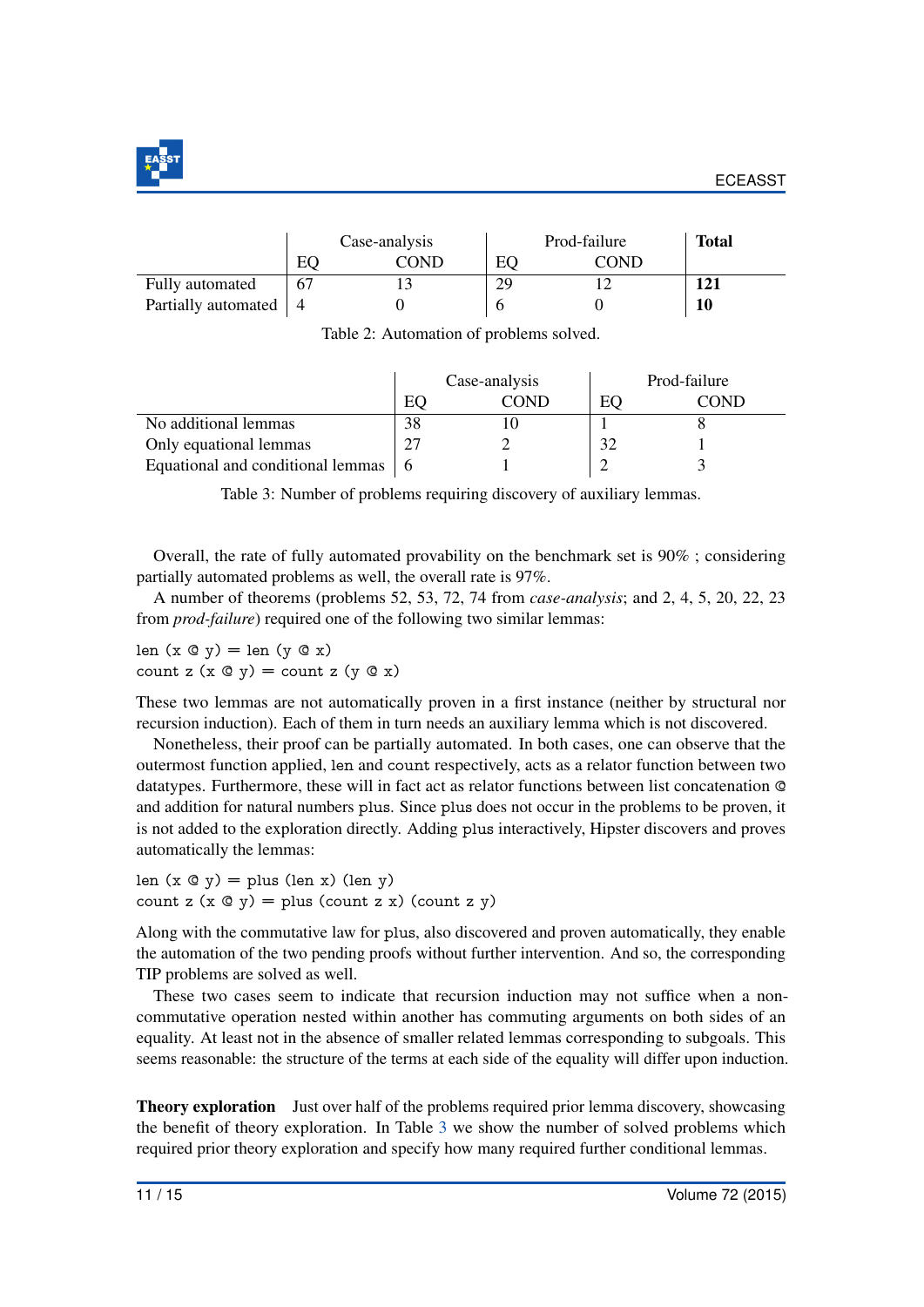

A smaller subset of problems were provable with the aid of conditional exploration, namely those involving functions defined in terms of some predicate.

Recursion induction Whereas recursion induction was not necessary as often as theory exploration (whether for the main theorem or auxiliary lemmas), its impact is still notable. Some problems would not be provable employing only Hipster's prior structural induction approach. In Table [4,](#page-12-0) problems solved by structural induction are those for which both the main theorem and any required auxiliary lemma only needed structural induction. Those solved by recursion induction required it for the main theorem's proof or any of its helping lemmas.

<span id="page-12-0"></span>

|                                |     | Case-analysis | Prod-failure |      |  |
|--------------------------------|-----|---------------|--------------|------|--|
|                                | EC  | COND          | EO           | COND |  |
| Structural induction           | -38 |               | 30           |      |  |
| Recursion induction $\vert$ 33 |     |               |              |      |  |

Table 4: Number of problems solved with both kinds of induction.

Overall, there seems to be a trade-off between using weaker induction schemes (structural induction) and reducing the number and complexity of needed auxiliary lemmas. Structural induction was always attempted first by the tactic, meaning theorems solved via recursion induction (around a third of the benchmarks) would have not been solved otherwise, at least not with the degree of exploration carried out.

The results suggest recursion induction can save on exploration time. It provides appropriate induction patterns that avoid the need for sub-lemmas about specific constructor combinations.

# 4.3 Comparison

Other inductive provers have also been evaluated on these test suites, serving as a good point of comparison. The following table collects the number of problems solved by some of them in comparison with Hipster; note that we compare on problems for which other provers have available data. Plain figures correspond to fully automated solutions and those in parentheses  $(x)$ indicate number of successful proofs after some adaptation of settings. In total, *case-analysis* has 85 problems whilst *prod-failure* has 50.

|                    | Hipster |      | HipSpec |      |    | Zeno   IsaPlanner   CVC4 |    | Pirate |
|--------------------|---------|------|---------|------|----|--------------------------|----|--------|
| Case-analysis   80 |         | (84) | -80     |      | 82 | 4 <sup>7</sup>           | 80 | 85     |
| Prod-failure       | -41     | (47) | -44     | (47) |    |                          | 40 |        |

The already mentioned HipSpec uses theory exploration, structural induction and external firstorder provers to prove properties about functional programs [\[CJRS13\]](#page-14-0). Zeno is a tool for proving equational inductive properties of Haskell programs [\[SDE12\]](#page-15-9). CVC4's approach to inductive proving is built on SMT solving whilst Pirate is built on first-order prover SPASS, both with a top-down approach in conjecture generation [\[RK15,](#page-15-10) [WW\]](#page-15-11). IsaPlanner is a proof planning tool for Isabelle based on rippling [\[DJ07,](#page-14-5) [JDB10\]](#page-15-7).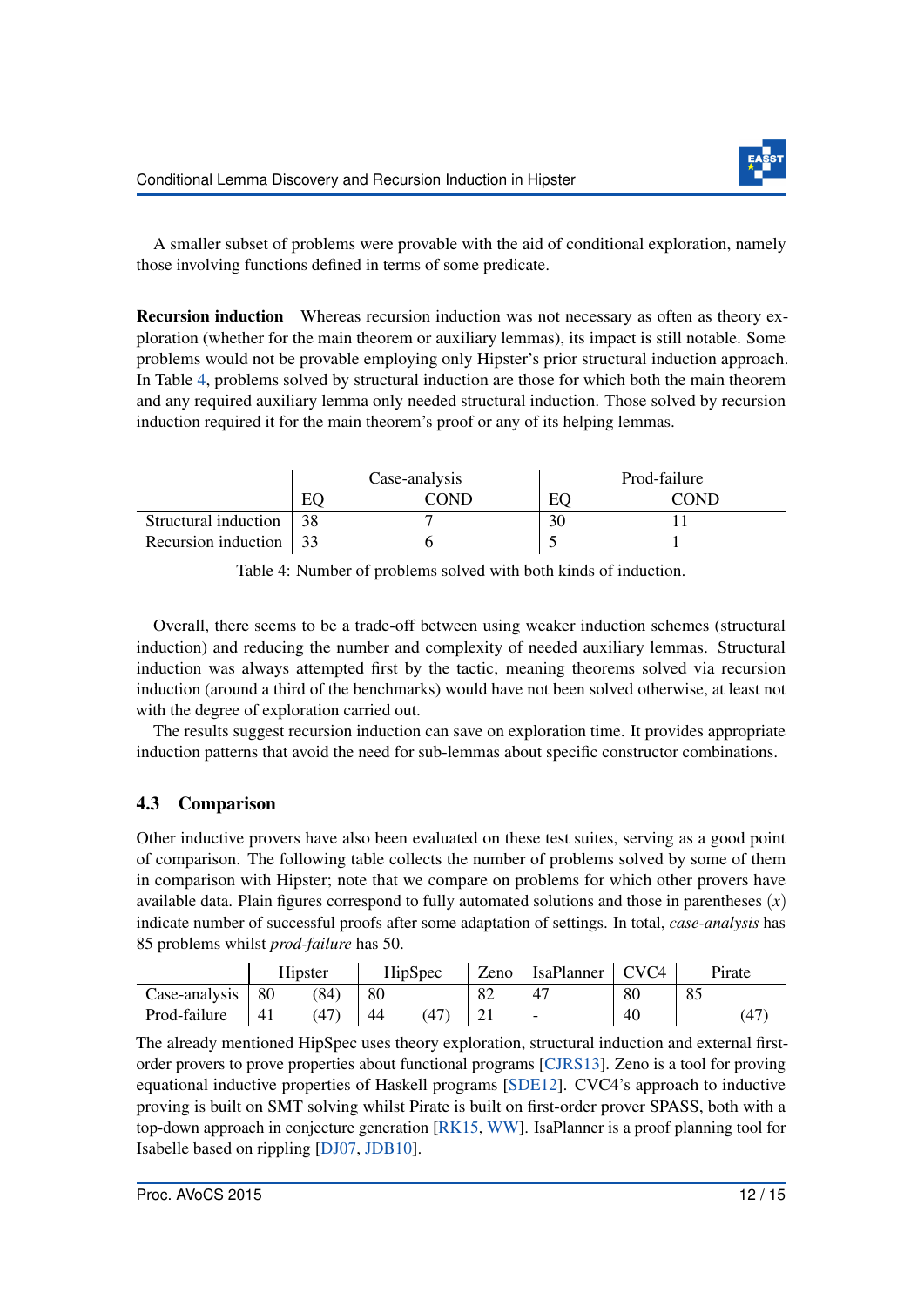

In comparison to other (automated) inductive provers, the new Hipster is the only one (to the best of our knowledge) to employ recursion induction. As results show, its performance is on par to other state-of-the-art tools'. Additionally, unlike these tools, Hipster produces formal, certified proofs.

To be noted is that the failing problems for Hipster in the benchmark set *prod-failure* (problems 33-35) differ from those HipSpec and Pirate fail at (with the exception of 33 in Pirate's case). These three problems involve definitions for multiplication, factorial and exponentiation operations for Peano numerals with accumulator arguments. Particularly, HipSpec employed adjusted settings for lemma discovery in these three cases: the generators for random values of datatypes are manually defined. As already pointed out in §[3.1,](#page-4-2) Hipster derives generators automatically, which means the simplicity of these could lead to inefficiencies when it comes to generating values of larger sizes. Hipster has not been evaluated with adjusted settings at the HipSpec/QuickSpec level and hence the exploration phase was not feasible to perform for these problems due to memory usage during testing in QuickSpec. With similar settings to HipSpec's, problems 33-35 are likely to be solvable in Hipster too.

# 5 Related Work

The work on lemma discovery for inductive proofs has mainly focused on equational lemmas, for instance in the theory exploration systems IsaScheme and IsaCoSy [\[MMDB12,](#page-15-2) [JDB11\]](#page-15-1), which also work on Isabelle/HOL theories. IsaScheme requires the user to provide *term schemas*, which are then automatically filled in with available symbols. IsaCoSy only generates irreducible terms, and uses an internal constraint language to avoid generating anything that could be reduced by a known equation. These systems focused more on automation, while Hipster is designed to be useable in an interactive theory development. Hipster is faster, and now also supports conditional theory exploration where the user specifies an interesting condition. Conditional lemma discovery has also been missing from the IsaPlanner system, which uses *proof critics* to deduce lemmas from failed proof attempts [\[DJ07,](#page-14-5) [JDB10\]](#page-15-7).

Theory exploration systems rely on having an automated prover at hand to prove generated conjectures. In the context of inductive theories, most other automated provers supporting induction such as IsaPlanner, Zeno, HipSpec, Dafny and CVC4 [\[DJ07,](#page-14-5) [SDE12,](#page-15-9) [CJRS13,](#page-14-0) [Lei12,](#page-15-12) [RK15\]](#page-15-10) only support structural induction. Hipster now also provides an automated tactic for recursion induction by exploiting Isabelle's automated derivation of such induction schemata. It can both be used in theory exploration and as a stand-alone automated tactic.

The use of recursion induction and the fact that Hipster produces LCF-style re-checkable proofs is also the main difference between Hipster and its sister system HipSpec [\[CJRS13\]](#page-14-0), with which Hipster shares its conjecture generation component. HipSpec does instead rely on external first-order provers to solve the proof obligations arising in the step- and base-cases for inductive proofs, and does not produce checkable proofs.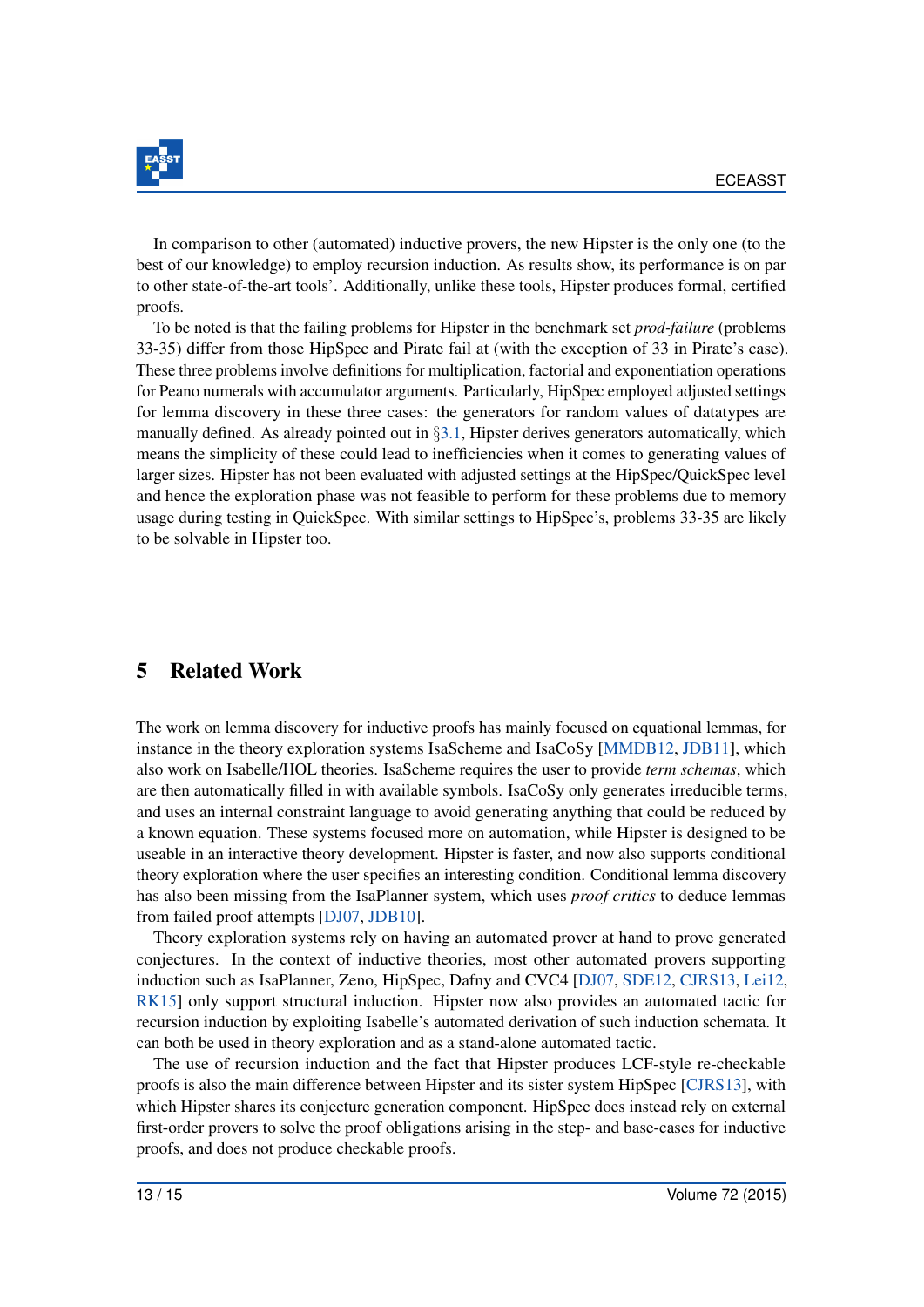

# 6 Conclusion and Further Work

Generation of conditional lemmas in theory exploration is a challenging problem, not least as it is difficult for a tool to automatically assess which side conditions are interesting. Hipster is an interactive theory exploration system, and gets around this obstacle by relying on the user to decide which predicates are deemed interesting as conditions. In this paper we have also presented a new automated tactic for recursion induction, which improves the level of proof automation of discovered conjectures in Hipster. It can also be used as a powerful stand-alone induction tactic in Isabelle. Further work on the proving side includes experimenting with different heuristics for choosing which function's recursion induction scheme is most likely to produce a proof, as well as extending Hipster with tactics that can handle mutual- and co-induction automatically.

Hipster has various configuration options for adjusting which of the discovered lemmas are passed to its tactics in subsequent proofs. For example, in larger theories, with many explorations, we may not want to pass all discovered lemmas to Isabelle's Metis tactic, as too many lemmas might slow down the proof process. We plan to experiment with combining Hipster's tactics with the relevance filtering ideas used in Sledgehammer [\[KBKU13\]](#page-15-13). Another item of further work is to extend Hipster to produce structured proofs in Isabelle's Isar language, instead of just a one-line application of Hipster's custom tactics. This will be easier to read for a human user, and can be more streamlined, not needing to repeat the search done in the automatic proof found by Hipster's powerful tactics.

# Bibliography

<span id="page-14-5"></span><span id="page-14-4"></span><span id="page-14-3"></span><span id="page-14-2"></span><span id="page-14-1"></span><span id="page-14-0"></span>

| [CH00]   | K. Claessen, J. Hughes. QuickCheck: a lightweight tool for random testing of<br>Haskell programs. In <i>Proceedings of ICFP</i> . Pp. 268–279. 2000.                                                                             |
|----------|----------------------------------------------------------------------------------------------------------------------------------------------------------------------------------------------------------------------------------|
| [CIRS13] | K. Claessen, M. Johansson, D. Rosén, N. Smallbone. Automating Inductive Proofs<br>using Theory Exploration. In Proceedings of the Conference on Automated Deduc-<br><i>tion (CADE)</i> . LNCS 7898, pp. 392–406. Springer, 2013. |
| [CIRS15] | K. Claessen, M. Johansson, D. Rosén, N. Smallbone. TIP: Tons of Inductive Prob-<br>lems. In Proceedings of the Conference on Intelligent Computer Mathematics<br>(CICM). LNCS 9150. Springer, 2015.                              |
| [CSH10]  | K. Claessen, N. Smallbone, J. Hughes. QuickSpec: Guessing Formal Specifications<br>Using Testing. In <i>Proceedings of TAP</i> . Pp. 6–21. 2010.                                                                                 |
| [DJ07]   | L. Dixon, M. Johansson. IsaPlanner 2: A Proof Planner in Isabelle. 2007. DReaM<br>Technical Report (System description).<br>http://dream.inf.ed.ac.uk/projects/isaplanner/docs/isaplanner-v2-07.pdf                              |
| [HN10]   | F. Haftmann, T. Nipkow. Code Generation via Higher-Order Rewrite Systems. In<br>Blume et al. (eds.), <i>Functional and Logic Programming</i> . LNCS 6009, pp. 103–117.<br>Springer, 2010.                                        |